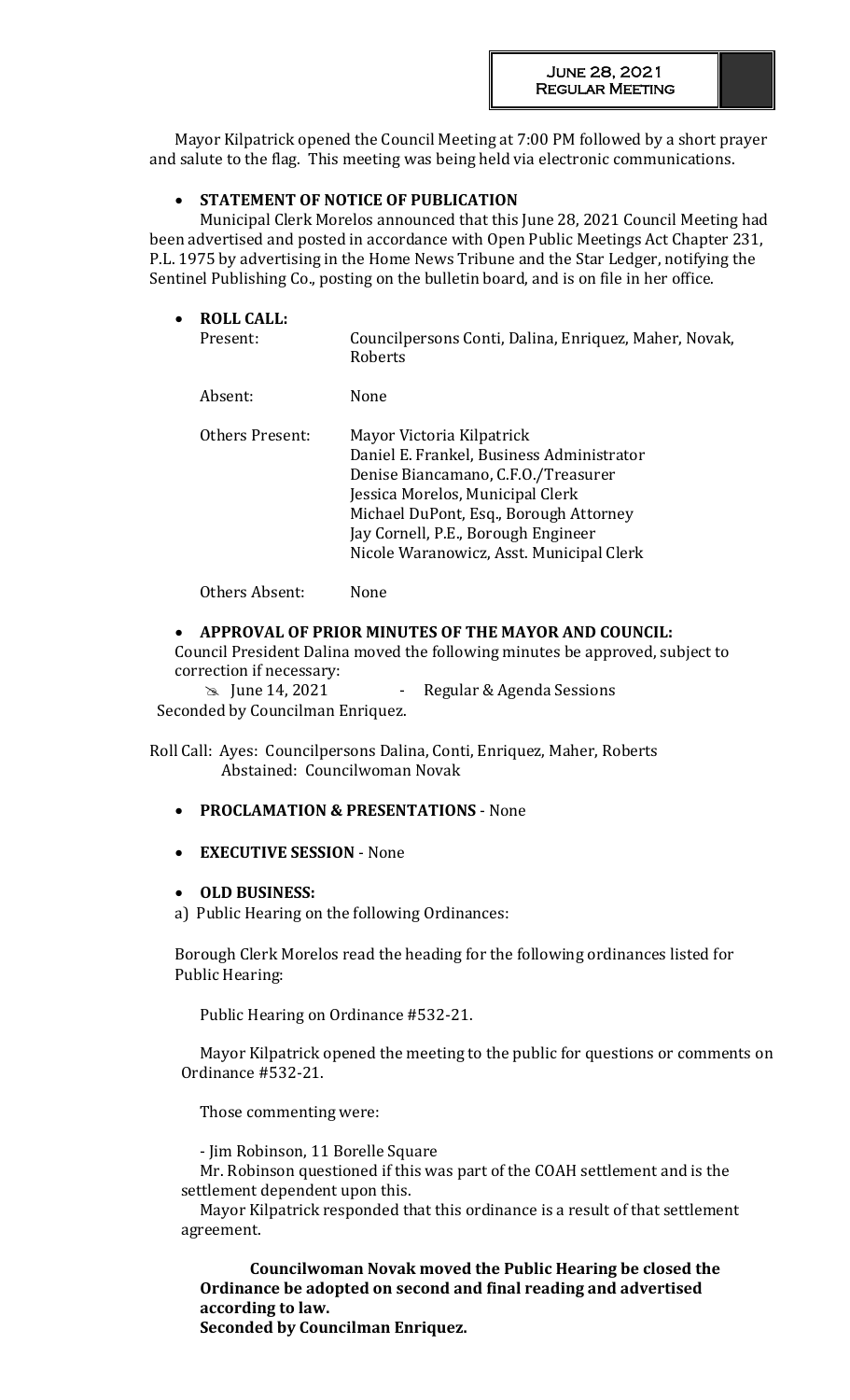**Roll Call: Ayes: Councilpersons Novak, Conti, Dalina, Enriquez, Maher Nays: Councilwoman Roberts**

#### **BOND ORDINANCE # 532-21**

#### **BOND ORDINANCE TO AUTHORIZE THE MAKING OF A GRANT FOR THE DEVELOPMENT AND CONSTRUCTION OF AFFORDABLE HOUSING REDEVELOPMENT PROJECT IN, BY AND FOR THE BOROUGH OF SAYREVILLE, IN THE COUNTY OF MIDDLESEX, STATE OF NEW JERSEY, TO APPROPRIATE THE SUM OF \$2,275,000 TO PAY THE COST THEREOF, TO AUTHORIZE THE ISSUANCE OF BONDS TO FINANCE SUCH APPROPRIATION AND TO PROVIDE FOR THE ISSUANCE OF BOND ANTICIPATION NOTES IN ANTICIPATION OF THE ISSUANCE OF SUCH BONDS.**

BE IT ORDAINED by the Borough Council of the Borough of Sayreville, in the County of Middlesex, State of New Jersey, as follows:

Section 1. The Borough of Sayreville, in the County of Middlesex, New Jersey (the "Borough") is hereby authorized, pursuant to N.J.S.A. 40A:12-37 and N.J.S.A. 52:27D-311, to make a grant to Community Investment Strategies, Inc., a New Jersey corporation, for the construction of affordable housing units at property identified as Block 175, Lot 10.01 on the Tax Assessment Map of the Borough) in, by and for the Borough. Said improvement shall include all work, materials and appurtenances necessary and suitable therefor.

Section 2. The sum of \$2,275,000 is hereby appropriated to the payment of the cost of making the improvement described in Section 1 hereof (hereinafter referred to as "purpose"). Said appropriation shall be met from the proceeds of the sale of the bonds authorized by this ordinance. Said improvement shall be made as a general improvement and no part of the cost thereof shall be assessed against property specially benefitted. Pursuant to the provisions of N.J.S.A. 40A:12A-37(c), no down payments if required and therefor no down payment is included herein.

Section 3. To finance said purpose, negotiable bonds of the Borough in an aggregate principal amount not exceeding \$2,275,000 are hereby authorized to be issued pursuant to the Local Bond Law (Chapter 2 of Title 40A of the New Jersey Statutes Annotated, as amended, the "Local Bond Law") and the Local Redevelopment and Housing Law (Chapter 12A of Title 40A of the New Jersey Statutes Annotated, as amended, the "Redevelopment Law"). Said bonds shall bear interest at a rate per annum as may be hereafter determined within the limitations prescribed by said laws. All matters with respect to said bonds not determined by this ordinance shall be determined by resolutions to be hereafter adopted.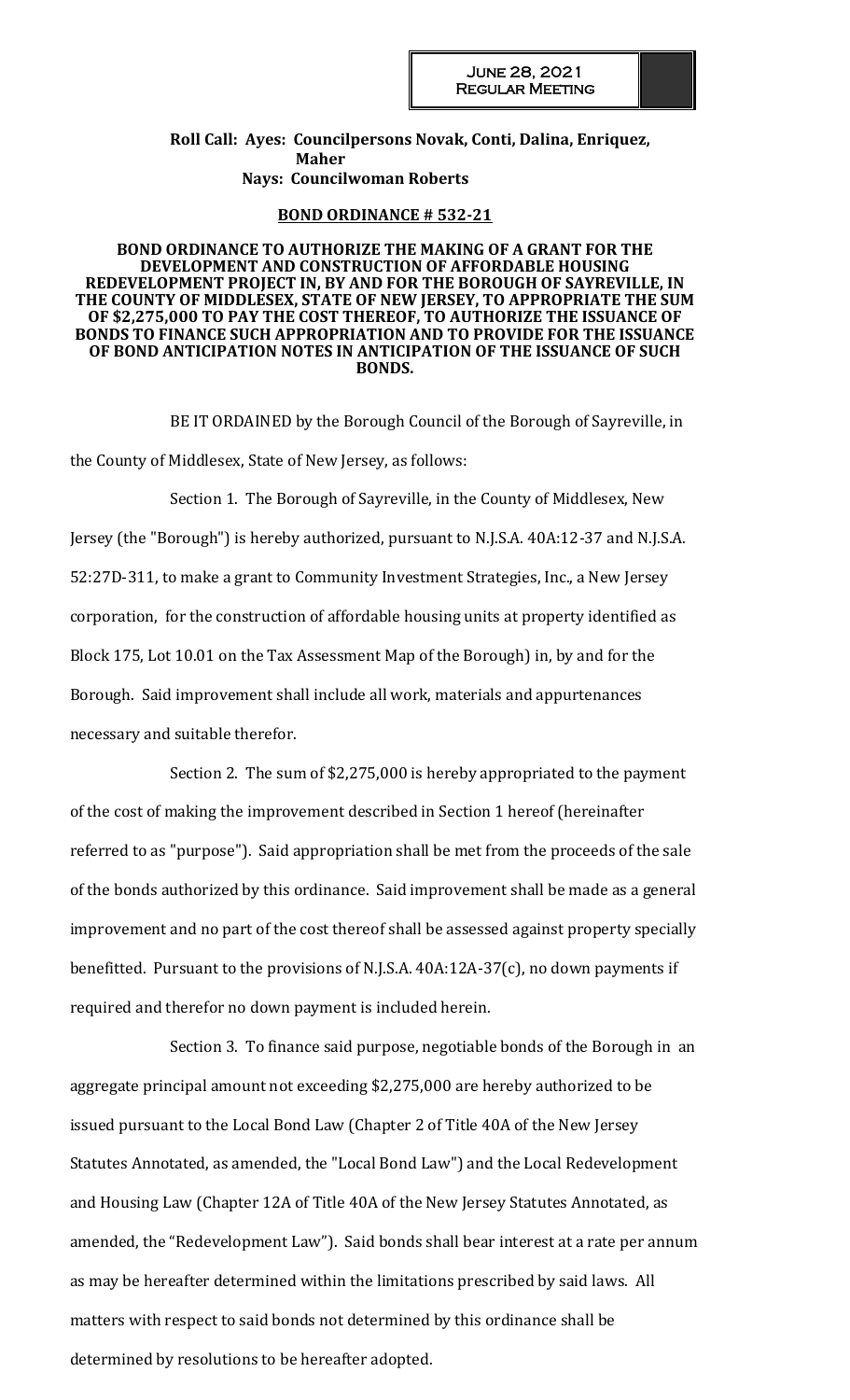Section 4. In anticipation of the issuance of said bonds and to temporarily finance said purpose, negotiable bond anticipation notes of the Borough in an aggregate principal amount not exceeding \$2,275,000 are hereby authorized to be issued pursuant to and within the limitations prescribed by the Local Bond Law and the Redevelopment Law.

Section 5. It is hereby determined and stated that (a) said purpose is not a current expense of the Borough, (b) it is necessary to finance said purpose by the issuance of obligations of the Borough pursuant to the Local Bond Law and the Redevelopment Law, (c) the total estimated cost of said purpose is \$2,695,000, (d) the Borough has previously contributed \$426,694 for said sum said purpose, (e) the estimated maximum amount of bonds or bond anticipation notes necessary to be issued for said purpose is \$2,275,000, (f) the maximum rate of interest on the bonds or bond anticipation notes authorized pursuant to this ordinance as required by N.J.S.A. 40A:12A-37(c) is 8.00%, (g) the estimated cost of said purpose is \$2,275,000, (h) the said purpose is a purpose permitted by N.J.S. A. 40A:12A-37(b) and N.J.S.A. 52:27D-311(8), i.e. to aid any redevelopment entity with respect to any redevelopment project which is located within the jurisdiction of the Borough and to utilize municipally generated funds toward the construction of low and moderate income housing, (i) the period of usefulness of said purpose, according to its reasonable life, is a period of 20 years computed from the date of the bonds authorized by this ordinance, and (j) amounts not exceeding \$7,000 in the aggregate for interest on said obligations, costs of issuing said obligations, engineering costs and other items of expense listed in and permitted by Section 20 of the Local Bond Law are included as part of the estimated costs of said purpose.

Section 6. Each bond anticipation note issued pursuant to this ordinance shall be dated on or about the date of its issuance and shall be payable not more than one year from its date, shall bear interest at a rate per annum as may be hereafter determined within the limitations prescribed by law and by this ordinance and may be renewed from time to time pursuant to and within limitations prescribed by the Local Bond Law. Each of said bond anticipation notes shall be signed by the Mayor and by the chief financial officer of the Borough and shall be under the seal of said Borough and attested by the Borough Clerk or Deputy Borough Clerk. Said officers are hereby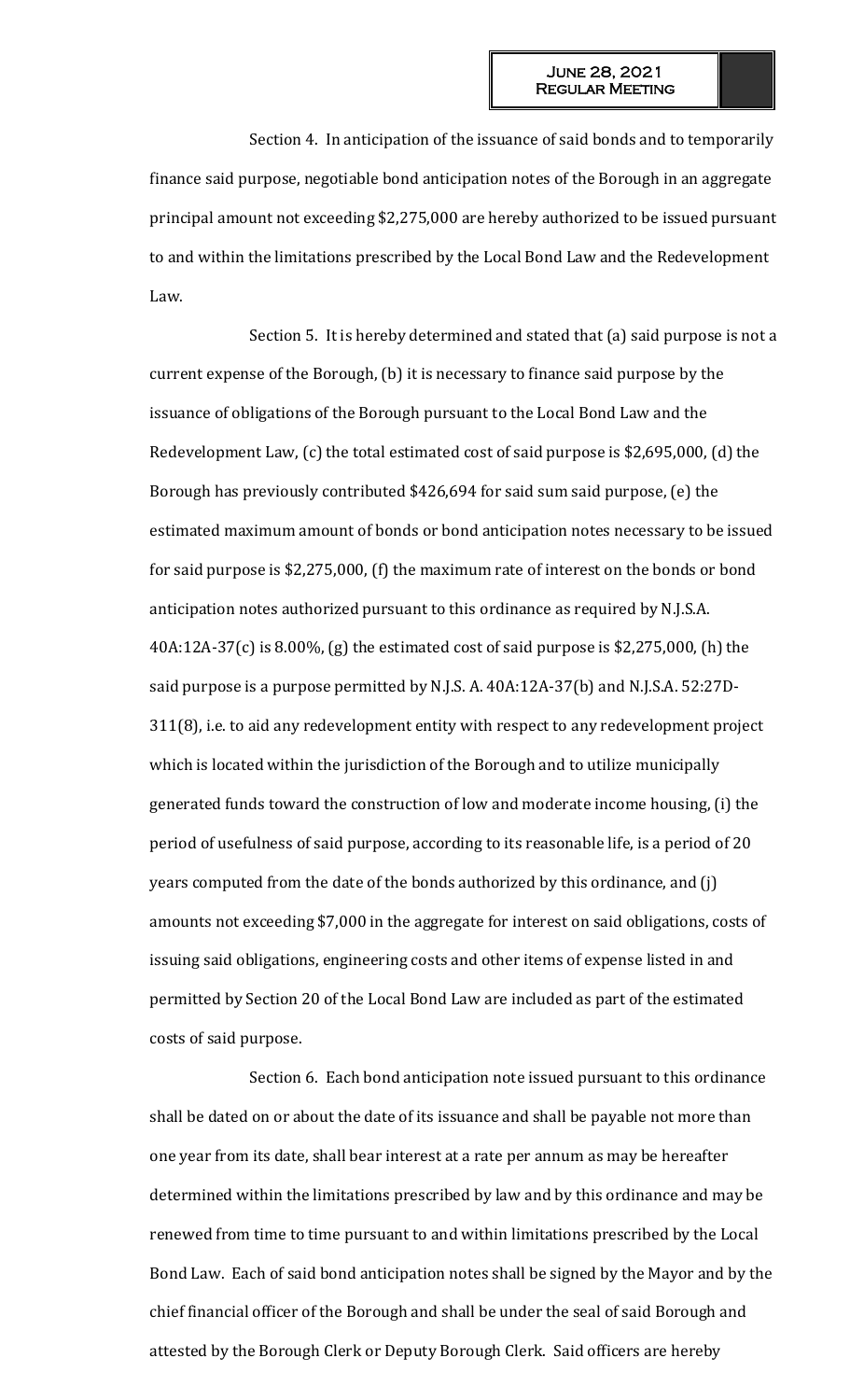authorized to execute said bond anticipation notes in such form as they may adopt in conformity with law. The power to determine any matters with respect to said bond anticipation notes not determined by this ordinance and also the power to sell said bond anticipation notes is hereby delegated to the chief financial officer of the Borough who is hereby authorized to sell said notes bond anticipation notes either at one time or from time to time in the manner provided by law.

Section 7. It is hereby determined and stated that the supplemental debt statement required by the Local Bond Law has been duly made and filed in the office of the Borough Clerk of the Borough, and that such statement so filed shows that the gross debt of the Borough, as defined in Section 43 of the Local Bond Law, is increased by this ordinance by \$2,275,000 and that the issuance of the bonds and bond anticipation notes authorized by this ordinance will be within all debt limitations prescribed by the Local Bond Law. A complete electronic copy of such supplemental debt statement has been filed in the office of the Director, Division of Local Government Services in the Department of Community Affairs of the State of New Jersey.

Section 8. Any funds from time to time received by the Borough from private parties, the County of Middlesex, the State of New Jersey or any of their agencies or any funds received from the United States of America or any of its agencies in aid of such purpose, shall be applied to the payment of the cost of such purpose, or, if bond anticipation notes have been issued, to the payment of the bond anticipation notes, and the amount of bonds authorized for such purpose shall be reduced accordingly.

Section 9. The capital budget of the Borough is hereby amended to conform with the provisions of this ordinance to the extent of any inconsistency therewith and the resolutions promulgated by the Local Finance Board showing full detail of the amended capital budget and capital program as approved by the Director, Division of Local Government Services in the Department of Community Affairs of the State of New Jersey, is on file with the Borough Clerk and is available for public inspection.

Section 10. The Borough intends to issue taxable and/or tax-exempt bonds or bond anticipation notes to finance the cost of the purpose described in this ordinance. If the Borough incurs such costs prior to the issuance of the bonds or bond anticipation notes, the Borough intends to reimburse itself for such expenditures with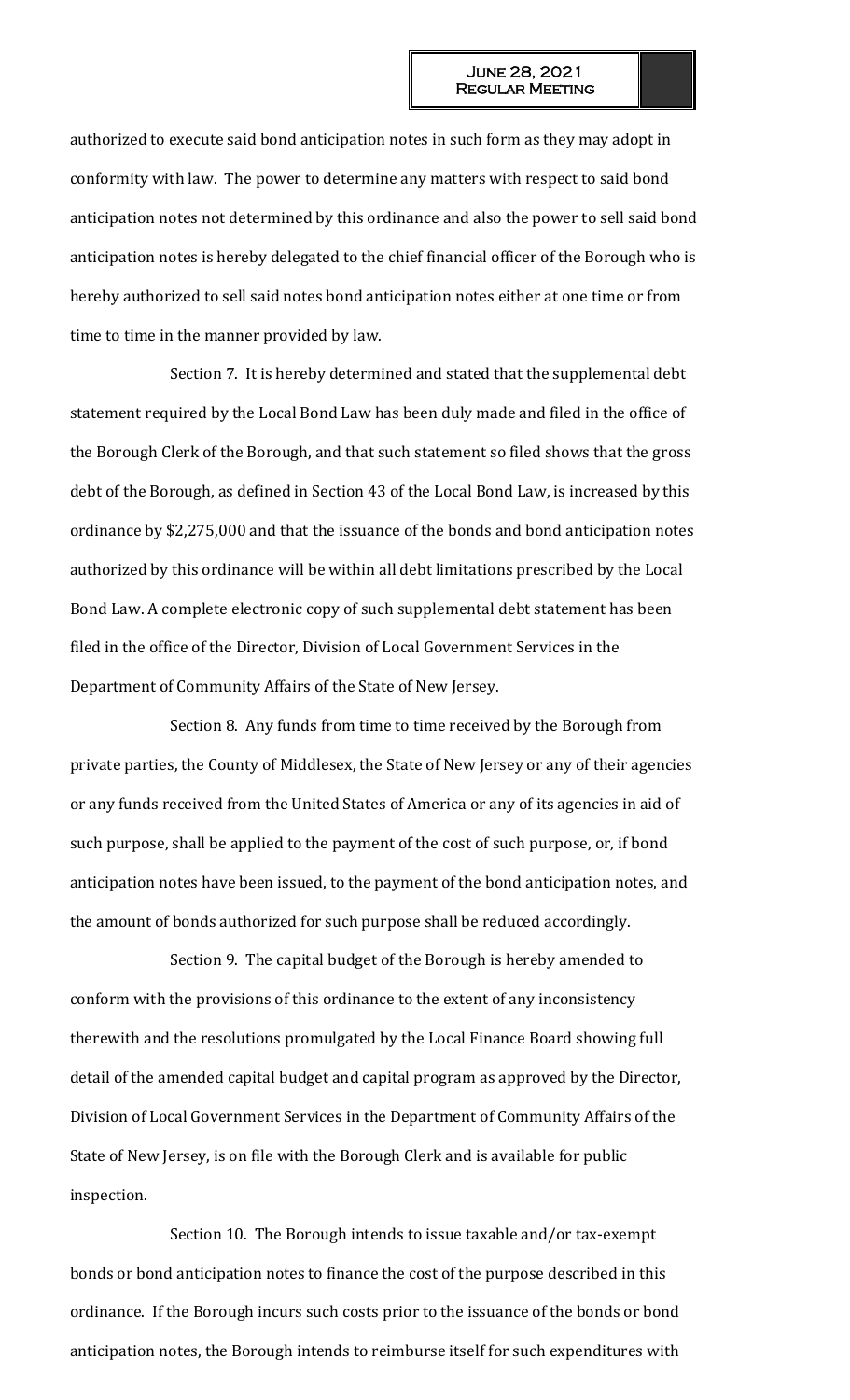the proceeds of such bonds or bond anticipation notes in the maximum principal amount of bonds or bond anticipation notes authorized by this ordinance.

Section 11. The full faith and credit of the Borough are hereby pledged to the punctual payment of the principal of and the interest on the obligations authorized by this ordinance. Said obligations shall be direct, unlimited and general obligations of the Borough, and the Borough shall levy ad valorem taxes upon all the taxable property within the Borough for the payment of the principal of and interest on such bonds and bond anticipation notes, without limitation as to rate or amount.

Section 12. This ordinance shall take effect twenty (20) days after the first

publication thereof after final adoption, as provided by the Local Bond Law.

**INTRODUCED/APPROVED ON FIRST READING** DATED: June 14, 2021

/s/Jessica Morelos, R.M.C. /s/Vincent Conti, Councilman Clerk of the Borough of Sayreville (Admin. & Finance Committee)

#### **ADOPTED ON SECOND READING** DATED: June 28, 2021

/s/Jessica Morelos, R.M.C. /s/Mary J. Novak, Councilwoman Clerk of the Borough of Sayreville (Admin. & Finance Committee)

Borough of Sayreville

Borough of Sayreville

# **APPROVAL BY THE MAYOR ON THIS \_28th\_\_ DAY OF \_June\_, 2021.**

/s/Victoria Kilpatrick, Mayor Borough of Sayreville

### APPROVED AS TO FORM:

### /s/MICHAEL DUPONT, ESQ., Borough Attorney

Borough Clerk Morelos read the heading for the following ordinances listed for Public Hearing:

Public Hearing on Ordinance #533-21.

Mayor Kilpatrick opened the meeting to the public for questions or comments on Ordinance #533-21.

There were no comments.

**Councilwoman Novak moved the Public Hearing be closed the Ordinance be adopted on second and final reading and advertised according to law. Seconded by Councilman Enriquez.** 

**Roll Call: Councilpersons Novak, Conti, Dalina, Enriquez, Maher Roberts, all Ayes.**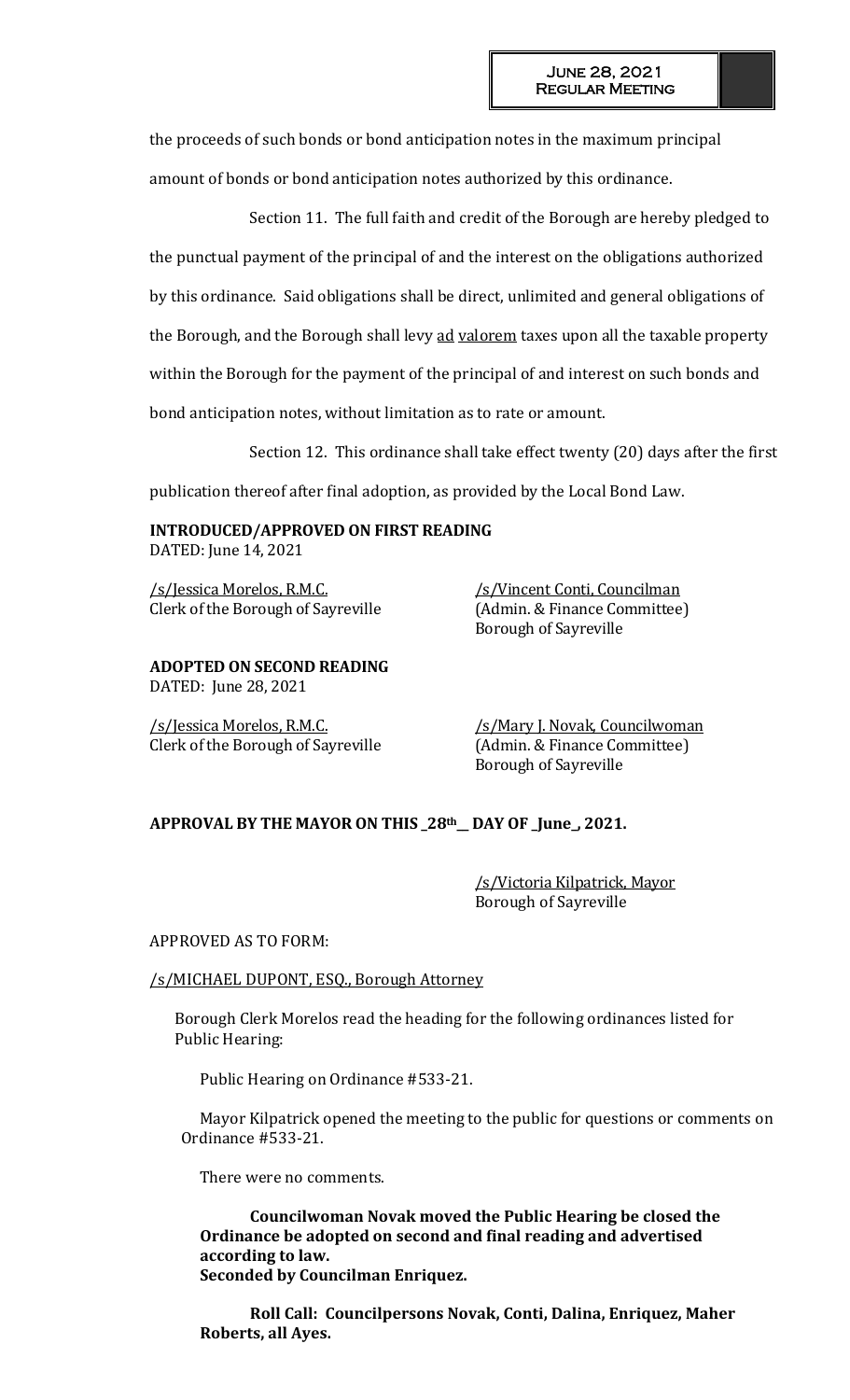## **ORDINANCE #533-21**

### **AN ORDINANCE SUPPLEMENTING AND AMENDING ORDINANCE #437-19 FIXING THE SALARIES OF CERTAIN BOROUGH OFFICIALS, OFFICERS AND EMPLOYEES FOR THE YEARS 2020 – 2022**

(New Title)

#### **BE IT ORDAINED by the Mayor and Borough Council of the Borough of Sayreville as follows:**

Section 1. The following annual salaries be and the same are here established for the following Borough Officials, officers and employees and made part of Appendix 1 of Ordinance #437-19 and made part hereof.

#### **Borough of Sayreville – Management/Dept. Head Salary & Wage Schedule**

| Ord. 533-21     |         |         |         |         |
|-----------------|---------|---------|---------|---------|
| amending 437-19 | 2021    | 2021    | 2022    | 2022    |
| <b>SALARY</b>   | Min     | Max     | Min     | Max     |
| Public Works    | 100,000 | 120,000 | 102,750 | 123,300 |
| Superintendent  |         |         |         |         |

### **SECTION 2. Severability Clause.**

If any article, section, subsection, sentence, clause or phrase of this Ordinance is, for any reason, held to be unconstitutional or invalid, such decision shall not affect the remaining portions of this Ordinance and they shall remain in full force and effect, and to this end the provisions of this ordinance are hereby declared severable.

### **SECTION 3. Repealer.**

All other ordinances or parts of ordinances inconsistent herewith are hereby repealed and this ordinance shall take effect immediately upon final passage and publication as required by law.

## **INTRODUCED/APPROVED ON FIRST READING**

DATED: June 14, 2021

/s/Jessica Morelos, R.M.C. /s/Vincent Conti, Councilman Clerk of the Borough of Sayreville (Admin. & Finance Committee)

Borough of Sayreville

**ADOPTED ON SECOND READING** DATED: June 28, 2021

/s/Jessica Morelos, R.M.C. /s/Mary J. Novak, Councilwoman Clerk of the Borough of Sayreville (Admin. & Finance Committee)

Borough of Sayreville

**APPROVAL BY THE MAYOR ON THIS \_28th \_ DAY OF \_\_\_June\_\_\_\_\_, 2021.**

/s/Victoria Kilpatrick, Mayor Borough of Sayreville

APPROVED AS TO FORM: /s/MICHAEL DUPONT, ESQ., Borough Attorney

b) Appointments

Mayor Kilpatrick made the following appointments to SAFE: Doreen Consulmagno Jeanne Cirillo Danielle Maiorana Elyse Barone

Council President Dalina moved the appointments be approved. Seconded by Councilman Conti.

Roll call: Councilpersons Dalina, Conti, Enriquez, Maher, Novak, Roberts, all ayes.

**NEW BUSINESS: None**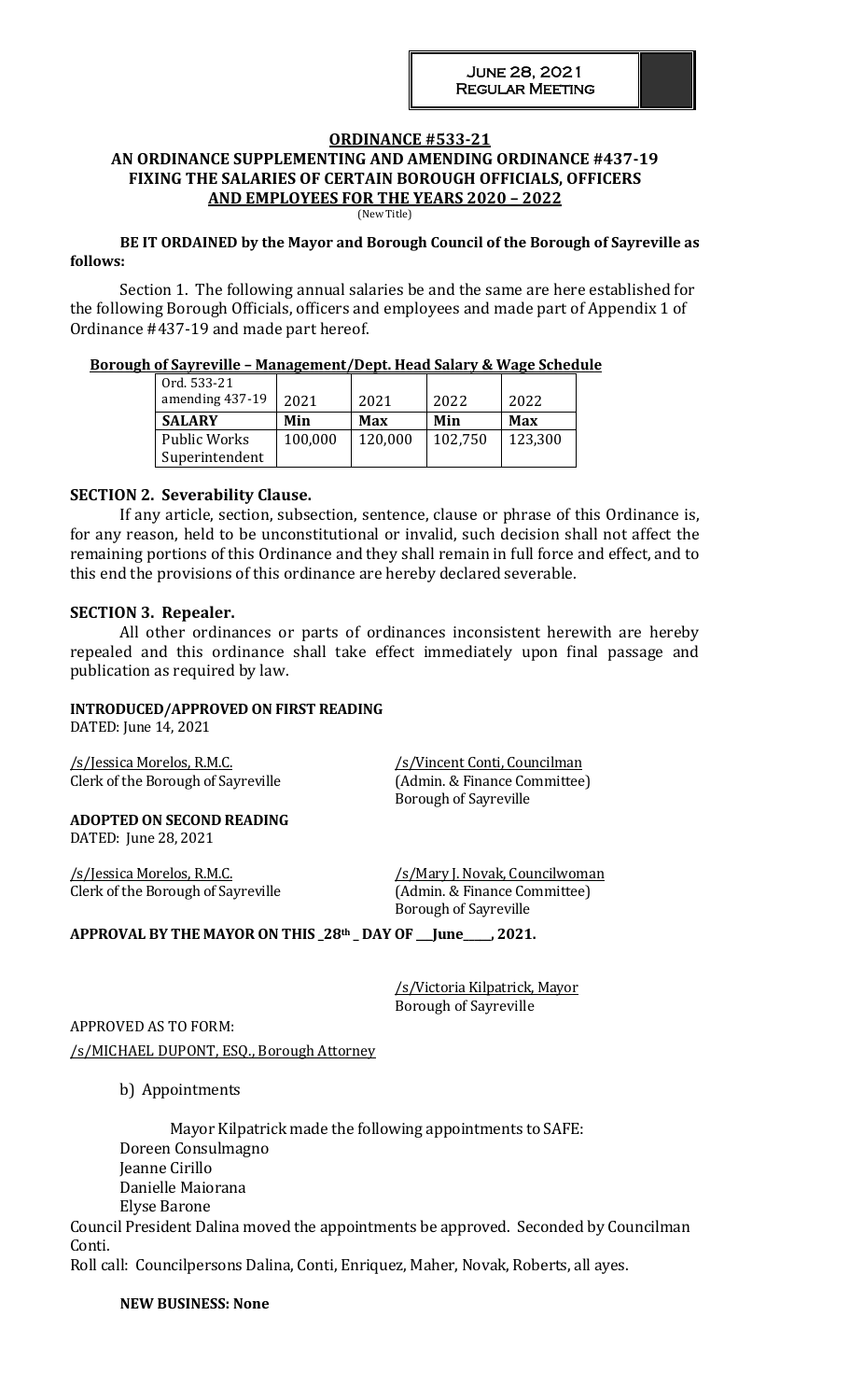### **CONSENT AGENDA RESOLUTIONS**

Mayor Kilpatrick opened the meeting for any questions or comments on Consent Agenda Resolutions.

There were no appearances.

Council President Dalina made a motion to close the Public Portion and adopt Consent Agenda Resolutions and table Resolution #2021-187. Seconded by Councilwoman Novak.

Roll Call: Councilpersons Dalina, Conti all ayes except he abstained on the payment to Sayreville AA, Enriquez, Maher, Novak, Roberts all Ayes.

### **RESOLUTION #2021-180**

**WHEREAS,** all bills submitted to the Borough of Sayreville covering services, work, labor and material furnished the Borough of Sayreville have been duly audited by the appropriate committee;

**NOW, THEREFORE, BE IT AND IT IS HEREBY RESOLVED** that all bills properly verified according to law and properly audited by the appropriate committees be and the same are hereby ordered to be paid by the appropriate Borough officials.

/s/ Victoria Kilpatrick, Mayor

| /s/ Vincent Conti, Councilman          | /s/ Michele Maher, Councilwoman         |  |  |
|----------------------------------------|-----------------------------------------|--|--|
| /s/ Kevin Dalina, Councilman           | <u>/s/ Mary J. Novak, Councilwoman_</u> |  |  |
| <u>/s/ Damon Enriquez, Councilman_</u> | <u>/s/ Donna Roberts, Councilwoman</u>  |  |  |

Reviewed by the Borough Attorney and is approved as to form and the Resolution satisfies all of the legal requirements for the Mayor's signature.

/s/ Michael R. DuPont, Borough Attorney

## **Bill list of June 28, 2021 in the amount of \$1,095,121.93 in a separate Bill List File for 2021 (See Appendix Bill List 2021-A for this date).**

#### **RESOLUTION #2021-181**

#### **APPROVAL TO SUBMIT A GRANT APPLICATION AND EXECUTE A GRANT AGREEMENT WITH THE NEW JERSEY DEPARTMENT OF TRANSPORTATION FOR THE BORDENTOWN AVENUE PEDESTRIAN IMPROVEMENTS PROJECT**

**WHEREAS,** the Borough Engineer has recommended the submission of an application for a grant related to a project within the Borough of Sayreville which would fall into the category of projects covered by the Fiscal Year 2022 Municipal Aid Program promulgated by the NJDOT Transportation Trust Fund; and

**WHEREAS,** the Borough Council believes that it is in the best interests of its residents to submit applications for possible grant funds from the Transportation Trust Fund for projects recommended by the Borough Engineer.

**NOW, THEREFORE, BE IT RESOLVED** that Council of the Borough of Sayreville, County of Middlesex, State of New Jersey, formally approves the grant application for the above stated project.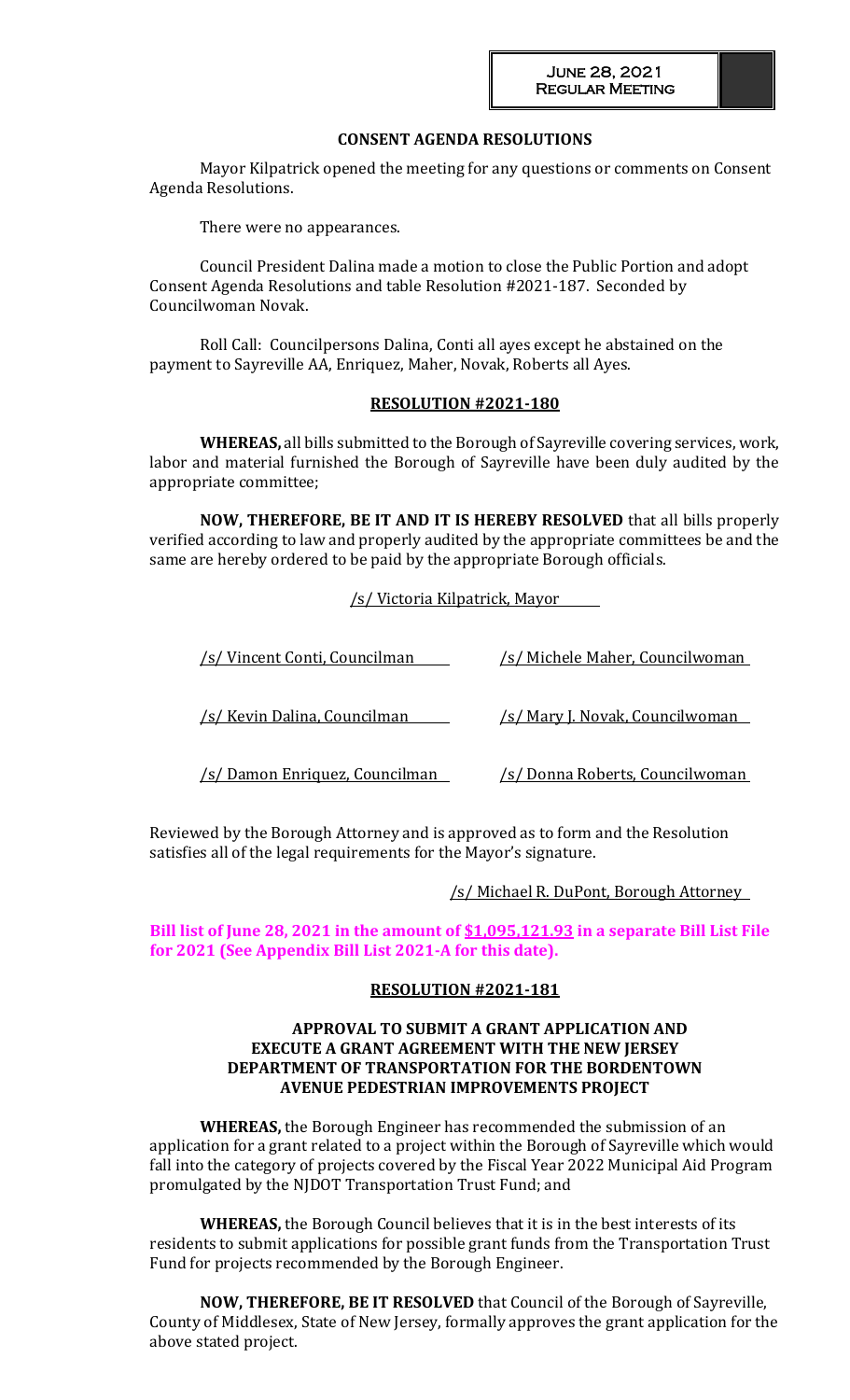**BE IT FURTHER RESOLVED** that the Mayor and Council are hereby authorized to submit an electronic grant application identified as SST-2022-Bordentown Avenue Pedestrian Improvements-00031 to the New Jersey Department of Transportation on behalf of the Borough of Sayreville.

**BE IT FURTHER RESOLVED** that the Mayor and Clerk are hereby authorized to sign the grant application on behalf of the Borough of Sayreville and that their signature constitutes acceptance of the terms and conditions of the grant agreement and approves the execution of the grant agreement.

> /s/ Donna Roberts, Councilwoman (Admin. & Finance Committee)

Reviewed by the Borough Attorney and is approved as to form and the Resolution satisfies all of the legal requirements for the Mayor's signature.

/s/ Michael R. DuPont, Borough Attorney

# **ATTEST: BOROUGH OF SAYREVILLE**

Municipal Clerk Mayor

/s/ Jessica Morelos, RMC /s/ Victoria Kilpatrick, Mayor

# **RESOLUTION #2021-182**

## **APPROVAL TO SUBMIT A GRANT APPLICATION AND EXECUTE A GRANT AGREEMENT WITH THE NEW JERSEY DEPARTMENT OF TRANSPORTATION FOR THE ELIZABETH STREET ROADWAY IMPROVEMENTS PROJECT**

**WHEREAS,** the Borough Engineer has recommended the submission of an application for a grant related to a project within the Borough of Sayreville which would fall into the category of projects covered by the Fiscal Year 2022 Municipal Aid Program promulgated by the NJDOT Transportation Trust Fund; and

**WHEREAS,** the Borough Council believes that it is in the best interests of its residents to submit applications for possible grant funds from the Transportation Trust Fund for projects recommended by the Borough Engineer.

**NOW, THEREFORE, BE IT RESOLVED** that Council of the Borough of Sayreville, County of Middlesex, State of New Jersey, formally approves the grant application for the above stated project.

**BE IT FURTHER RESOLVED** that the Mayor and Council are hereby authorized to submit an electronic grant application identified as MA-2022-Elizabeth Street Roadway Improvements-00407 to the New Jersey Department of Transportation on behalf of the Borough of Sayreville.

**BE IT FURTHER RESOLVED** that the Mayor and Clerk are hereby authorized to sign the grant application on behalf of the Borough of Sayreville and that their signature constitutes acceptance of the terms and conditions of the grant agreement and approves the execution of the grant agreement.

/s/ Donna Roberts, Councilwoman (Admin. & Finance Committee)

Reviewed by the Borough Attorney and is approved as to form and the Resolution satisfies all of the legal requirements for the Mayor's signature.

/s/ Michael R. DuPont, Borough Attorney

# **ATTEST: BOROUGH OF SAYREVILLE**

Municipal Clerk Mayor

/s/ Jessica Morelos, RMC /s/ Victoria Kilpatrick, Mayor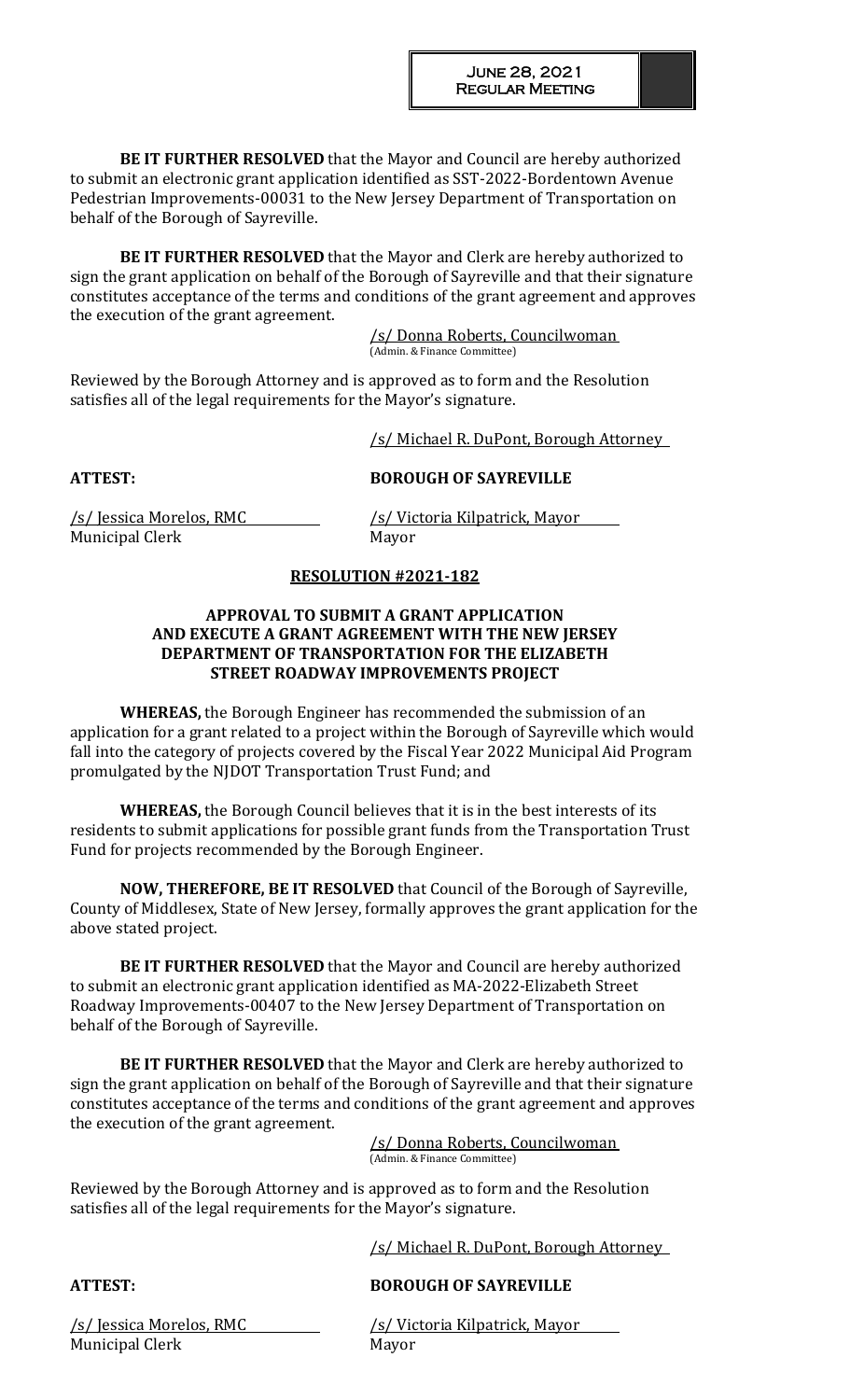## **RESOLUTION #2021-183 BOROUGH OF SAYREVILLE RESOLUTION TO RENEW P.R.C.L. #1219-33-012-009, THE ALE HOUSE TAVERN & TAP, LLC, WITH CONDITIONS FOR THE 2021-2022 LICENSE YEAR**

**WHEREAS, The Ale House Tavern & Tap, LLC, t/a The Ale House**, is the holder of Plenary Retail Consumption License No. 1219-33-012-009 issued by the Council of the Borough of Sayreville as the Issuing authority for premises located at 1899 Highway No. 35, South Amboy, NJ 08879; and

**WHEREAS,** application has been made to the Mayor and Borough Council of the Borough of Sayreville for the renewal of Plenary Retail Consumption License No. **1219- 33-012-009 The Ale House Tavern & Tap, LLC**; and

**WHEREAS***,* said applicant has complied with the necessary requirements including payment of fees, etc.

**BE IT FURTHER RESOLVED THAT** plenary retail consumption license number 1219-33-012-009, The Ale House Tavern & Tap, LLC is hereby renewed for the 2021-2022 license year, subject to the following conditions as contained in the Settlement Agreement approved by Resolution #2010-140, adopted on June 28, 2010 and remaining on the license:

- Licensee shall provide proper trash receptacles in the parking lot and shall cause Licensee's parking lots and outside premises, as well as all residential areas within a five hundred (500') feet radius of the Licensed Premises, to be cleaned of all litter, trash and other discarded items. Such cleaning shall be accomplished by ten o'clock in the morning (10 AM) each day following the hours of operation of the Licensed Premises such that the abovedescribed areas shall be free from all litter, trash and other discarded items as may be generated by and/or associated with the Licensee's operation. To the extent that residents within such five hundred (500') feet radius consent to permit access to private property for the purposes of such cleaning on private property, Licensee shall cause such private property to be cleaned of all litter, trash and other discarded items, at Licensee's sole cost. This measure is designed to alleviate any problems associated with the accumulation of empty beverage containers, cans, bottles and other debris that result from the operation of the Licensed Premises.
- Licensee shall install soundproofing equipment and/or take any other necessary steps to limit the escape of sound and vibration from the Licensed Premises, sufficient to ensure that no audible sound is transmitted beyond the property line of the Licensed Premises. This measure is designed to alleviate concerns regarding noise levels as recounted from complaints received by members of the council pertaining to the Licensed Premises.
- Licensee shall cease all sales of alcohol at 1:30AM and shall cease the playing of all music at 1:30AM. This measure is designed to facilitate the prompt and orderly exiting of patrons at or before the time of closing and to prevent large groups of patrons from exiting the Licensed premises at the same time, resulting in loitering in and around the Licensed Premises and in the street, blocking traffic and inhibiting the dispersal of other patrons from the Licensed Premises and from the area.

**NOW THEREFORE BE IT FURTHER RESOLVED** that Borough Clerk is hereby authorized and directed to make the necessary notations or endorsements to the License certificate and that a certified copy of the within Resolution is to be forwarded by the Borough Clerk to the following:

> a. Licensing Bureau Division of Alcohol Beverage Control 140 East Front Street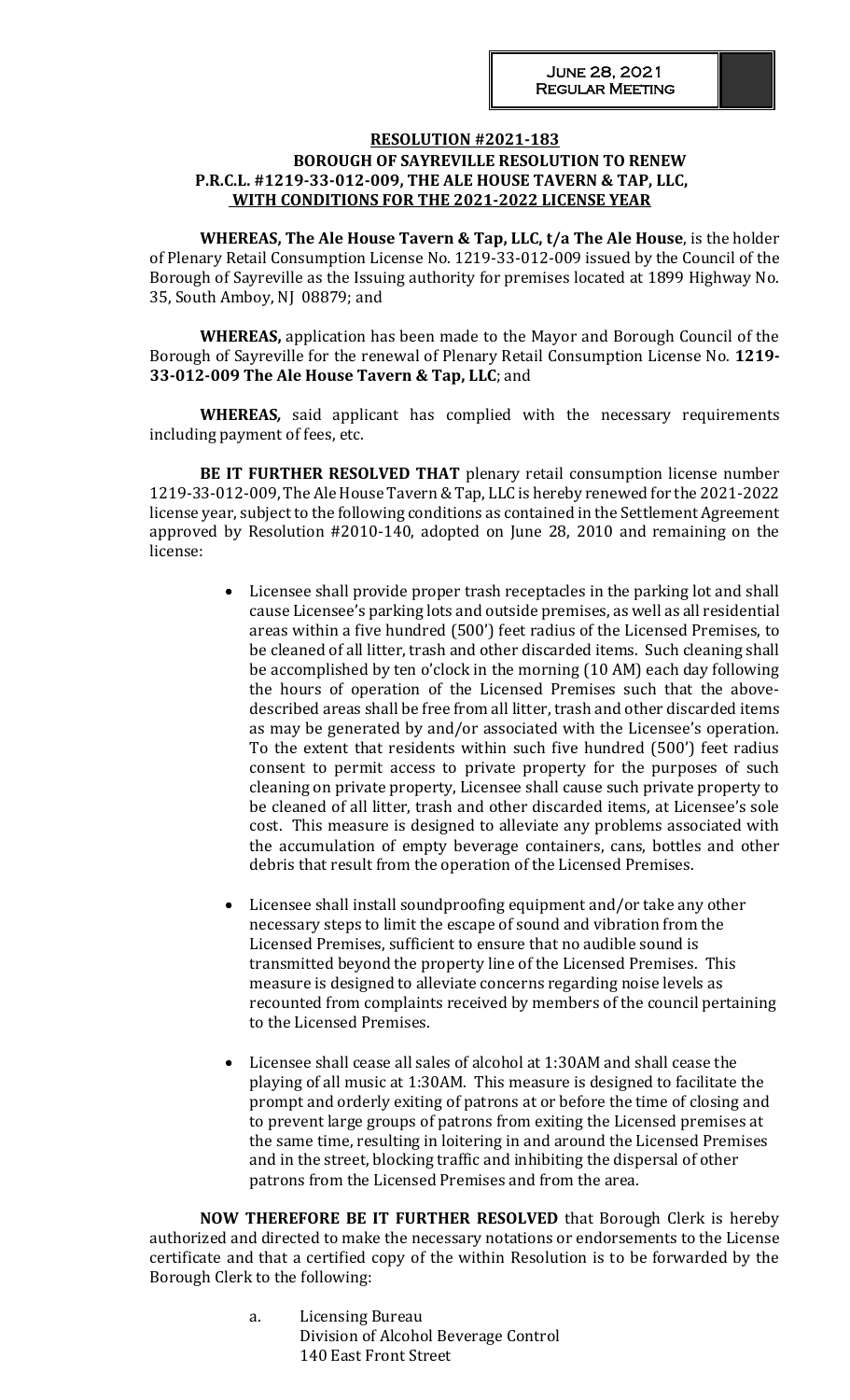#### P. O. Box 087 Trenton, New Jersey 08625-0087

**BE IT FURTHER RESOLVED THAT** this Resolution shall take effect immediately and/or as required by law.

> /s/ Donna Roberts, Councilwoman (Admin. & Finance Committee)

Reviewed by the Borough Attorney and is approved as to form and the Resolution satisfies all of the legal requirements for the Mayor's signature.

/s/ Michael R. DuPont, Borough Attorney

# **ATTEST: BOROUGH OF SAYREVILLE**

Municipal Clerk Mayor

/s/ Jessica Morelos, RMC /s/ Victoria Kilpatrick, Mayor

## **RESOLUTION #2021-184**

**WHEREAS, Fernandes 3, LLC, t/a Fernandes 3 Steakhouse** is the holder of Plenary Retail Consumption License #**1219-33-060-009** issued by the Governing Body of the Borough of Sayreville as the Issuing Authority for premises located at 1776 Highway #35, South Amboy, NJ 08879; and

**WHEREAS,** an application has been made for the **2021-2022 renewal** term of Plenary Retail Consumption License No. **1219-33-060-009, Fernandes 3, LLC, t/a Fernandes 3 Steakhouse**; and

**WHEREAS,** the applicant has complied with all the necessary requirements including the payment of fees in accordance with the State Statute.

**NOW, THEREFORE, BE IT AND IT IS HEREBY RESOLVED** by the Mayor and Borough Council of the Borough of Sayreville, as follows:

> 1. That Plenary Retail Consumption License **1219-33-060-009 Fernandes 3, LLC, t/a Fernandes 3 Steakhouse,** located at 1776 Highway #35, South Amboy, NJ in the Borough of Sayreville be and the same is hereby **renewed for the 2021-2022 license term**.

> > /s/ Donna Roberts, Councilwoman (Admin. & Finance Committee)

Reviewed by the Borough Attorney and is approved as to form and the Resolution satisfies all of the legal requirements for the Mayor's signature.

/s/ Michael R. DuPont, Borough Attorney

# **ATTEST: BOROUGH OF SAYREVILLE**

Municipal Clerk Mayor

/s/ Jessica Morelos, RMC /s/ Victoria Kilpatrick, Mayor

# **RESOLUTION #2021-185**

## **A RESOLUTION OF THE BOROUGH OF SAYREVILLE, COUNTY OF MIDDLESEX, STATE OF NEW JERSEY AUTHORIZING THE SAYREVILLE FIRE DEPARTMENT USE OF OUT-OF-SERVICE VEHICLES**

**WHEREAS,** the Garage Services Department of the Borough of Sayreville took certain vehicles out of services and transferred said vehicles to Fort Grumpy;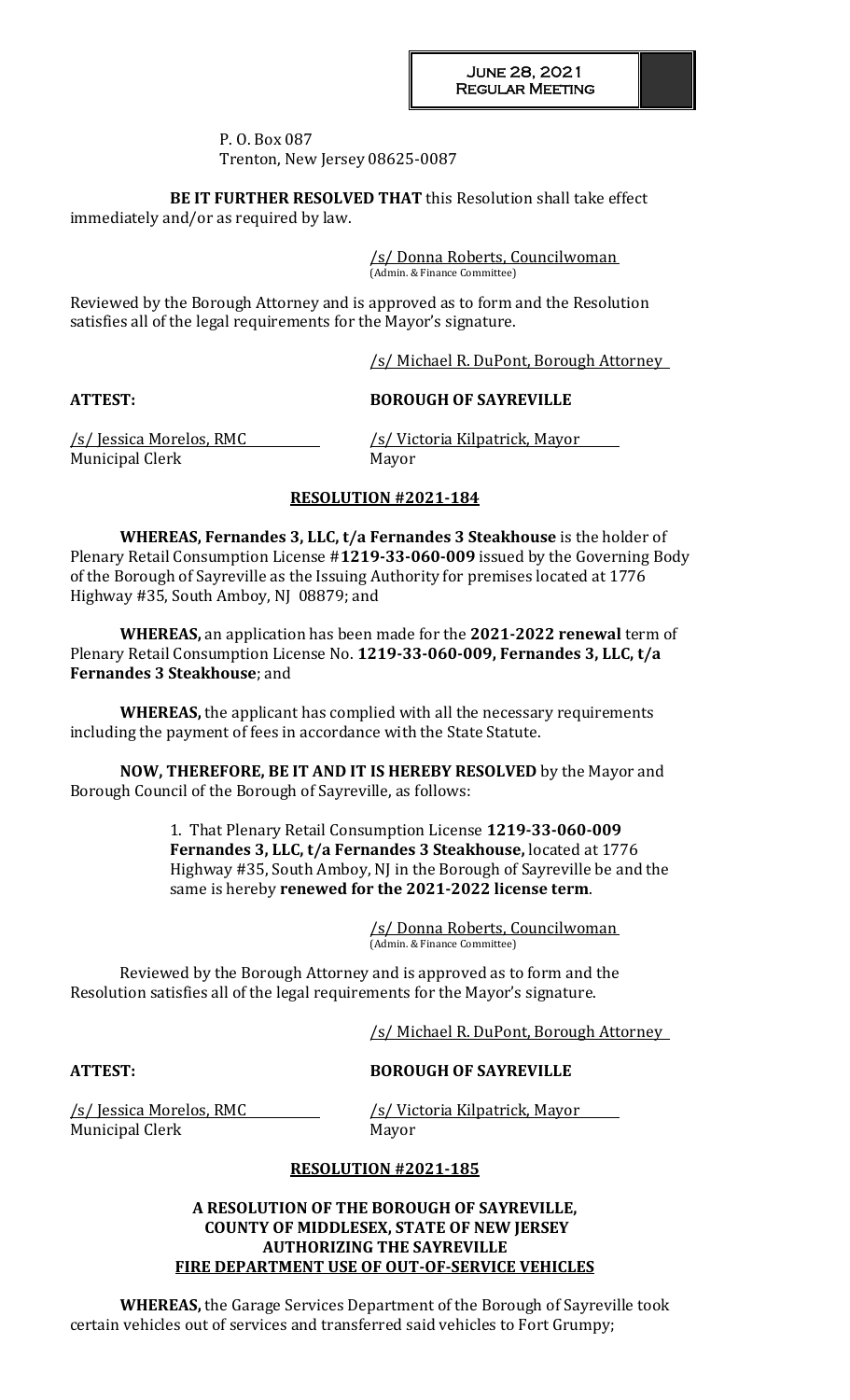**WHEREAS,** the Sayreville Fire Department has requested the use of the said vehicles;

- 1999 F250 #1FTNF21F0XEE36539
- 2003 F350 #1FTSF31P23EC73968

**WHEREAS,** the Garage Services Department and the Department of Public Works representatives agree to the use and will schedule the said vehicles to be scrapped after the re-certification takes place; and

**BE IT AND IT IS HEREBY RESOLVED** that Mayor and Council of the Borough of Sayreville do hereby authorize and grant permission for the requested use by the Sayreville Fire Department and the subsequent removal of said vehicles for scrap.

> /s/ Kevin Dalina, Councilman (Public Works Committee)

Reviewed by the Borough Attorney and is approved as to form and the Resolution satisfies all of the legal requirements for the Mayor's signature.

/s/ Michael R. DuPont, Borough Attorney

**ATTEST: BOROUGH OF SAYREVILLE**

Municipal Clerk Mayor

/s/ Jessica Morelos, RMC /s/ Victoria Kilpatrick, Mayor

## **RESOLUTION #2021-186**

**BE IT AND IT IS HEREBY RESOLVED** that the following Recreation Program fees are established and sponsored by the Recreation Department:

 **Youth Lacrosse Camp 4 days/1 week program \$75.00 residents - \$100.00 non-residents**

> /s/ Damon Enriquez, Councilman (Recreation Committee)

Reviewed by the Borough Attorney and is approved as to form and the Resolution satisfies all of the legal requirements for the Mayor's signature.

/s/ Michael R. DuPont, Borough Attorney

### **ATTEST: BOROUGH OF SAYREVILLE**

/s/ Jessica Morelos, RMC /s/ Victoria Kilpatrick, Mayor Municipal Clerk Mayor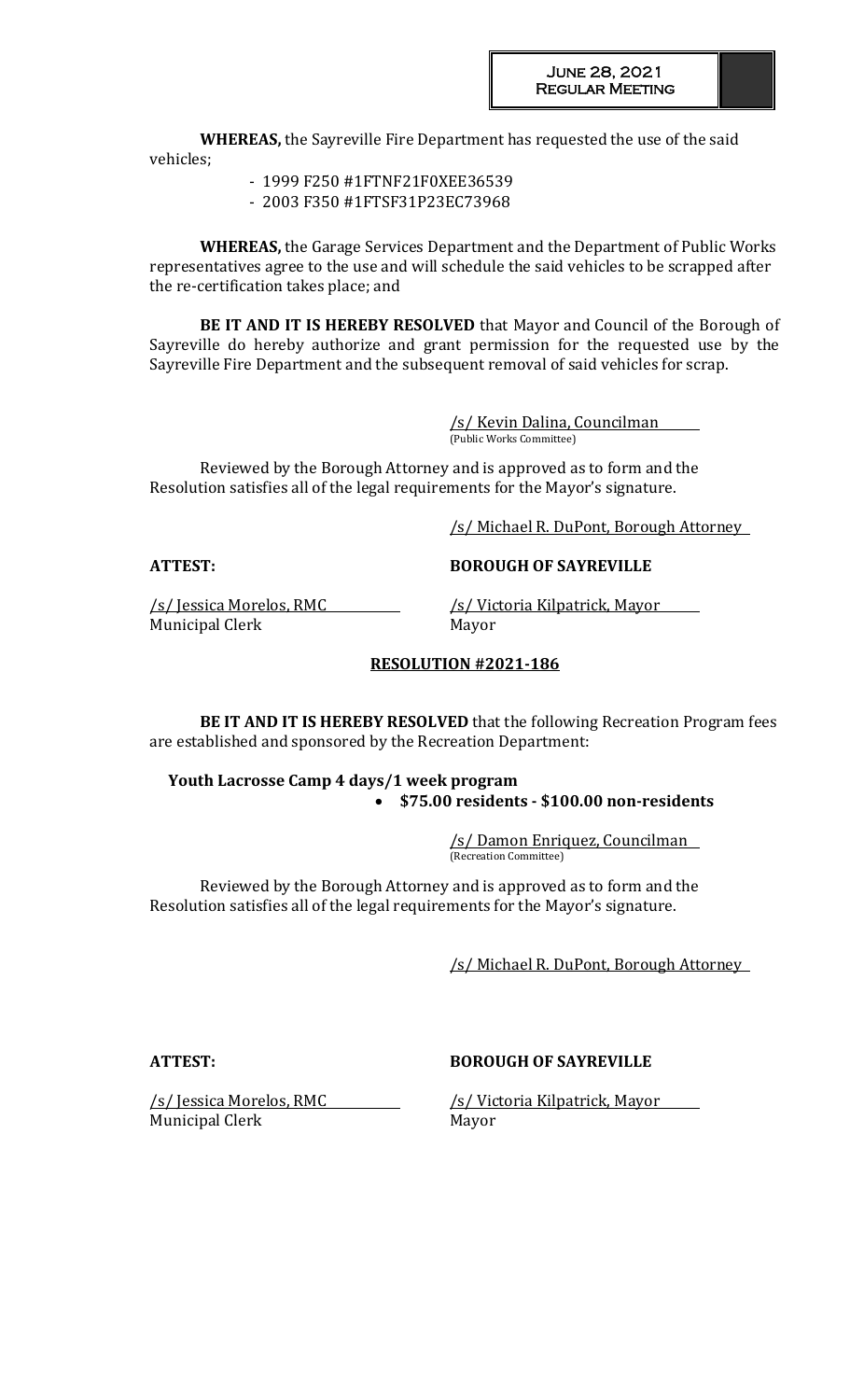## **TABLED**

## **RESOLUTION #2021-187**

**BE IT RESOLVED** that the Borough Engineer is hereby authorized and

directed to prepare a Speed Limit Reduction Study on Main Street between

Washington Road and MacArthur Avenue for the Borough and that he be paid for

said services at a fee not to exceed \$6,500.00.

Vincent Conti, Councilman (Public Safety Committee)

Reviewed by the Borough Attorney and is approved as to form and the Resolution satisfies all of the legal requirements for the Mayor's signature.

Michael R. DuPont, Borough Attorney

**ATTEST: BOROUGH OF SAYREVILLE**

Municipal Clerk Mayor

Jessica Morelos, RMC Victoria Kilpatrick

## **RESOLUTION #2021-188**

**WHEREAS,** on June 22, 2021, the Mayor and Council of the Borough of Sayreville received bids for the "Kennedy Park Basketball Court Improvements"; and

**WHEREAS,** Certification as to Availability of Funds is annexed hereto;

**NOW, THEREFORE, BE IT RESOLVED** by the Mayor and Council on this

28th day of June, 2021 that:

1. Contract for the "Kennedy Park Basketball Court Improvements" be awarded to Shore Top Construction Corp., 23 Yellowbrook Road, Freehold, NJ 07728 for a total of \$162,150.00 as appears on their bid documents and attached hereto and made a part hereof, subject to the waiver of minor irregularities.

> /s/ Kevin Dalina, Councilman (Public Works Committee)

Reviewed by the Borough Attorney and is approved as to form and the Resolution satisfies all of the legal requirements for the Mayor's signature.

/s/ Michael R. DuPont, Borough Attorney

### **ATTEST: BOROUGH OF SAYREVILLE**

Municipal Clerk Mayor

/s/ Jessica Morelos, RMC /s/ Victoria Kilpatrick, Mayor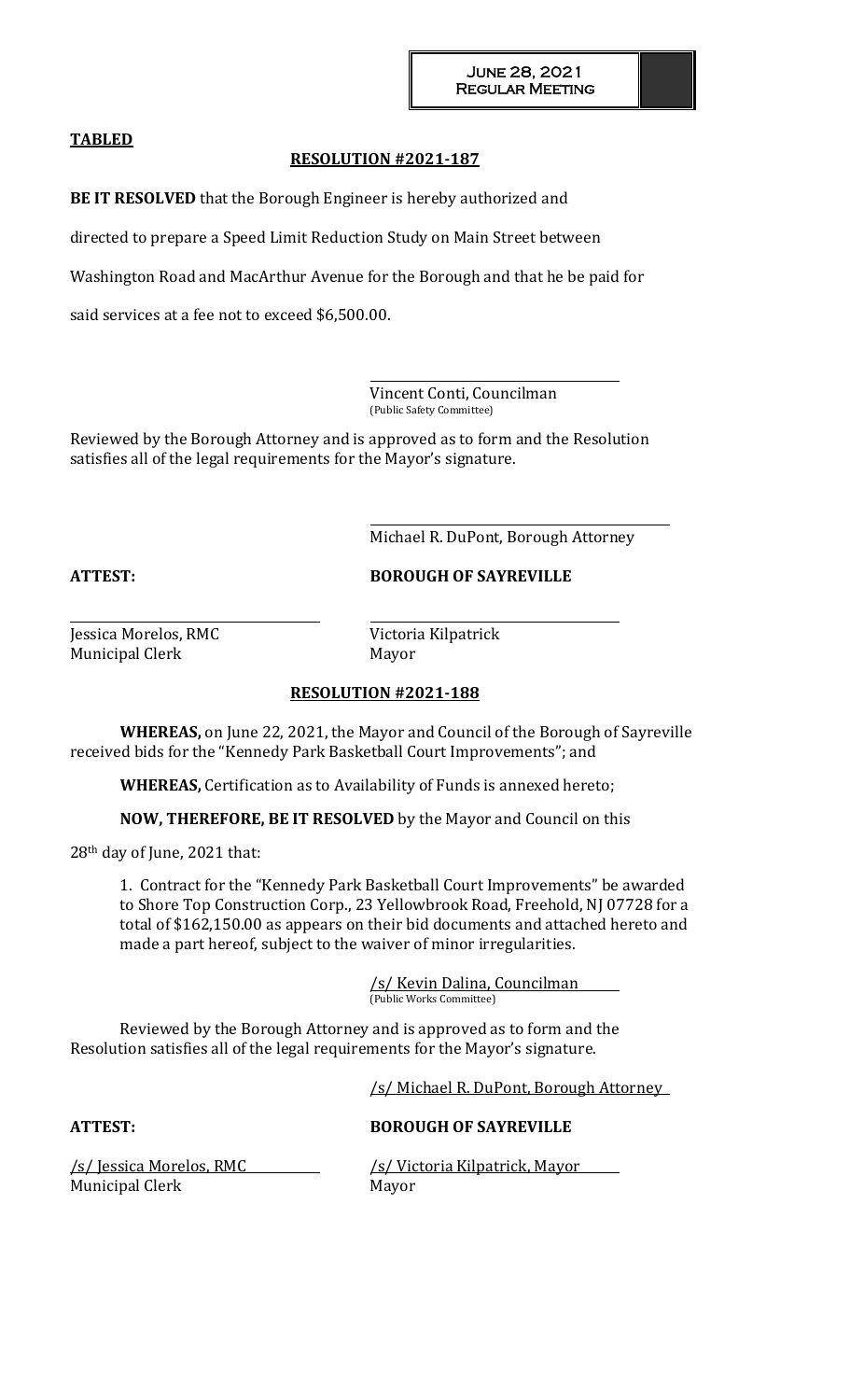## **RESOLUTION #2021-189**

**WHEREAS**, **Arlecchino, Inc.,** is the holder of Plenary Retail Consumption License #1219-33-025-010 issued by the Governing Body of the Borough of Sayreville as the Issuing Authority for premise located at 3067 Bordentown Avenue, Parlin, NJ; and

**WHEREAS,** application has been made to the Mayor and Borough Council of the Borough of Sayreville for the 2021-2022 renewal of Plenary Retail Consumption License No. **1219-33-025-010 Arlecchino, Inc., t/a Pulcinella Italian Restaurant & Pizza**; and

**WHEREAS,** said applicant has complied with the necessary requirements including payment of fees, etc.:

**NOW, THEREFORE, BE IT AND IT IS HEREBY RESOLVED** by the Mayor and Borough Council of the Borough of Sayreville, as follows:

1. That Plenary Retail Consumption License No. **1219-33-025-010** held by  **Arlecchino, Inc., t/a Pulcinella Italian Restaurant**, located at 3067 Bordentown Avenue, Parlin, NJ 08859 in the Borough of Sayreville be and the same is hereby **renewed for the 2021-2022 license term**.

> /s/ Donna Roberts, Councilwoman (Admin. & Finance Committee)

Reviewed by the Borough Attorney and is approved as to form and the Resolution satisfies all of the legal requirements for the Mayor's signature.

/s/ Michael R. DuPont, Borough Attorney

**ATTEST: BOROUGH OF SAYREVILLE**

Municipal Clerk Mayor

/s/ Jessica Morelos, RMC /s/ Victoria Kilpatrick, Mayor

### **RESOLUTION #2021-190**

**WHEREAS, Tap & Growler, LLC** is the holder of Plenary Retail Consumption License # 1219-33-039-005 issued by the Governing Body of the Borough of Sayreville as the Issuing Authority for premises located at 361-363 Main Street, Sayreville, NJ 08872; and

**WHEREAS,** an application has been made to the Mayor and Borough Council of the Borough of Sayreville for the 2021-2022 renewal of Plenary Retail Consumption License No. **1219-33-039-005, Tap & Growler, LLC;** and

**WHEREAS,** said applicant has complied with the necessary requirements including payment of fees, etc.:

**NOW, THEREFORE, BE IT AND IT IS HEREBY RESOLVED** by the Mayor and Borough Council of the Borough of Sayreville, as follows:

1. That Plenary Retail Consumption License No. **1219-33-039-005 Tap & Growler l**ocated at 361-363 Main Street, Sayreville, NJ 08872 in the Borough of Sayreville be and the same is hereby **renewed for the 2021- 2022 license term**.

> /s/ Donna Roberts, Councilwoman (Admin. & Finance Committee)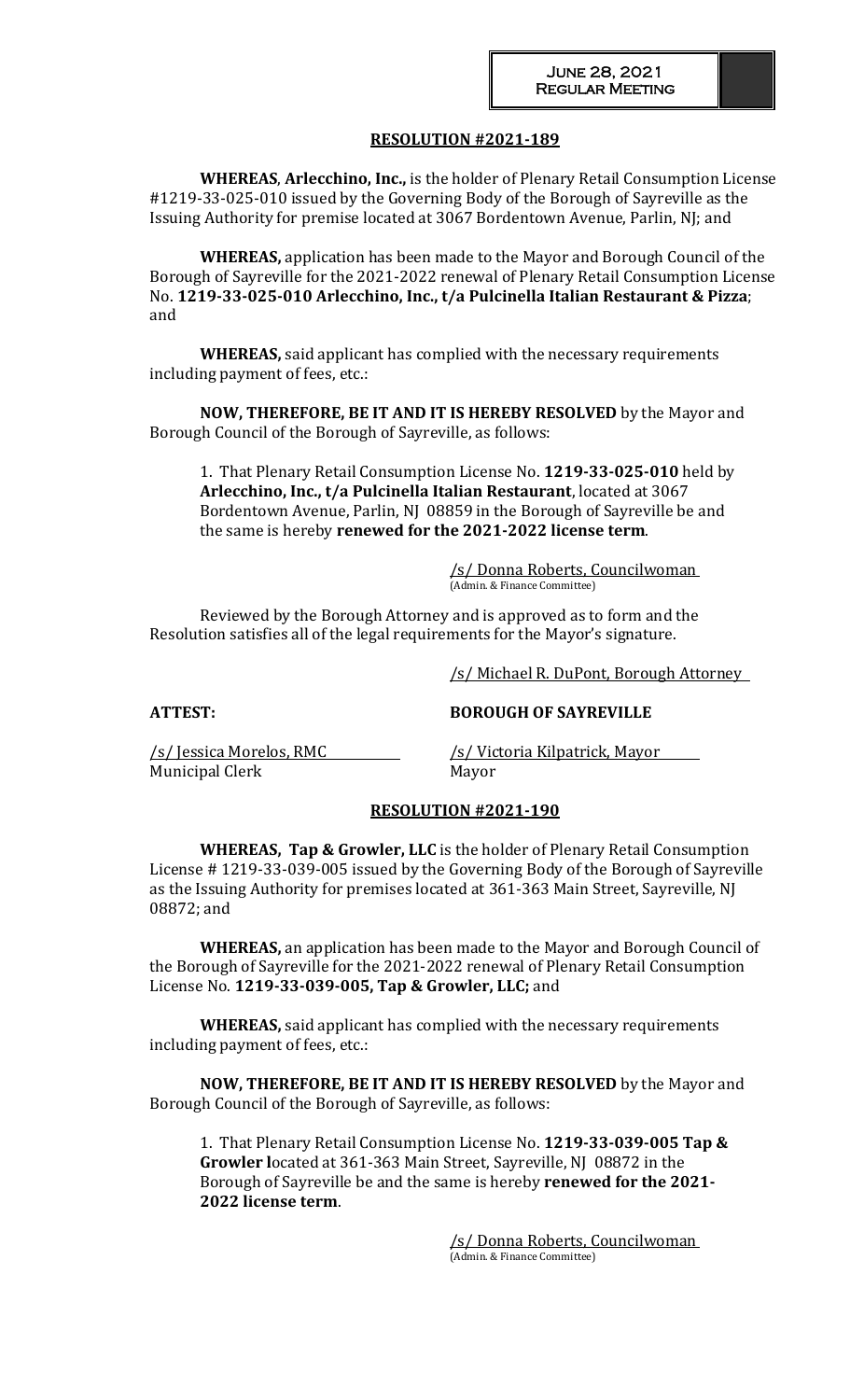Reviewed by the Borough Attorney and is approved as to form and the Resolution satisfies all of the legal requirements for the Mayor's signature.

### /s/ Michael R. DuPont, Borough Attorney

## **ATTEST: BOROUGH OF SAYREVILLE**

Municipal Clerk Mayor

/s/ Jessica Morelos, RMC /s/ Victoria Kilpatrick, Mayor

# **RESOLUTION #2021-191**

**WHEREAS,** N.J.S.A. 40A:4-87 provides that the director of the Division of Local Finance may approve the insertion of any special item of revenue in the budget of any county or municipality when such items shall have been made available by law and the amount thereof was not determined at the time of the adoption of the budget; and

**WHEREAS**, said Director may also approve the insertion of an item of appropriation of equal amount:

# **SECTION 1.**

**NOW THEREFORE, BE IT RESOLVED** that the Mayor and Council of the Borough of Sayreville hereby requests the Director of the Division of Local Finance to approve the insertion of the following items of revenue in the budget of the year 2021 in the sums contained in **Section 2** which items are now available as a revenue from the following sources:

## **SECTION 2.**

- NJ Dept. of Highway Safety Click It or Ticket Grant in the amount of \$6,000.00.

**SECTION 3. BE IT FURTHER RESOLVED** that this resolution shall take effect immediately.

> /s/ Donna Roberts, Councilwoman (Admin. & Finance Committee)

Reviewed by the Borough Attorney and is approved as to form and the Resolution satisfies all of the legal requirements for the Mayor's signature.

/s/ Michael R. DuPont, Borough Attorney

# **ATTEST: BOROUGH OF SAYREVILLE**

Municipal Clerk Mayor

/s/ Jessica Morelos, RMC /s/ Victoria Kilpatrick, Mayor

# **RESOLUTION #2021-192**

**WHEREAS,** N.J.S.A. 40A:4-87 provides that the director of the Division of Local Finance may approve the insertion of any special item of revenue in the budget of any county or municipality when such items shall have been made available by law and the amount thereof was not determined at the time of the adoption of the budget; and

**WHEREAS**, said Director may also approve the insertion of an item of appropriation of equal amount:

# **SECTION 1.**

**NOW THEREFORE, BE IT RESOLVED** that the Mayor and Council of the Borough of Sayreville hereby requests the Director of the Division of Local Finance to approve the insertion of the following items of revenue in the budget of the year 2021 in the sums contained in **Section 2** which items are now available as a revenue from the following sources: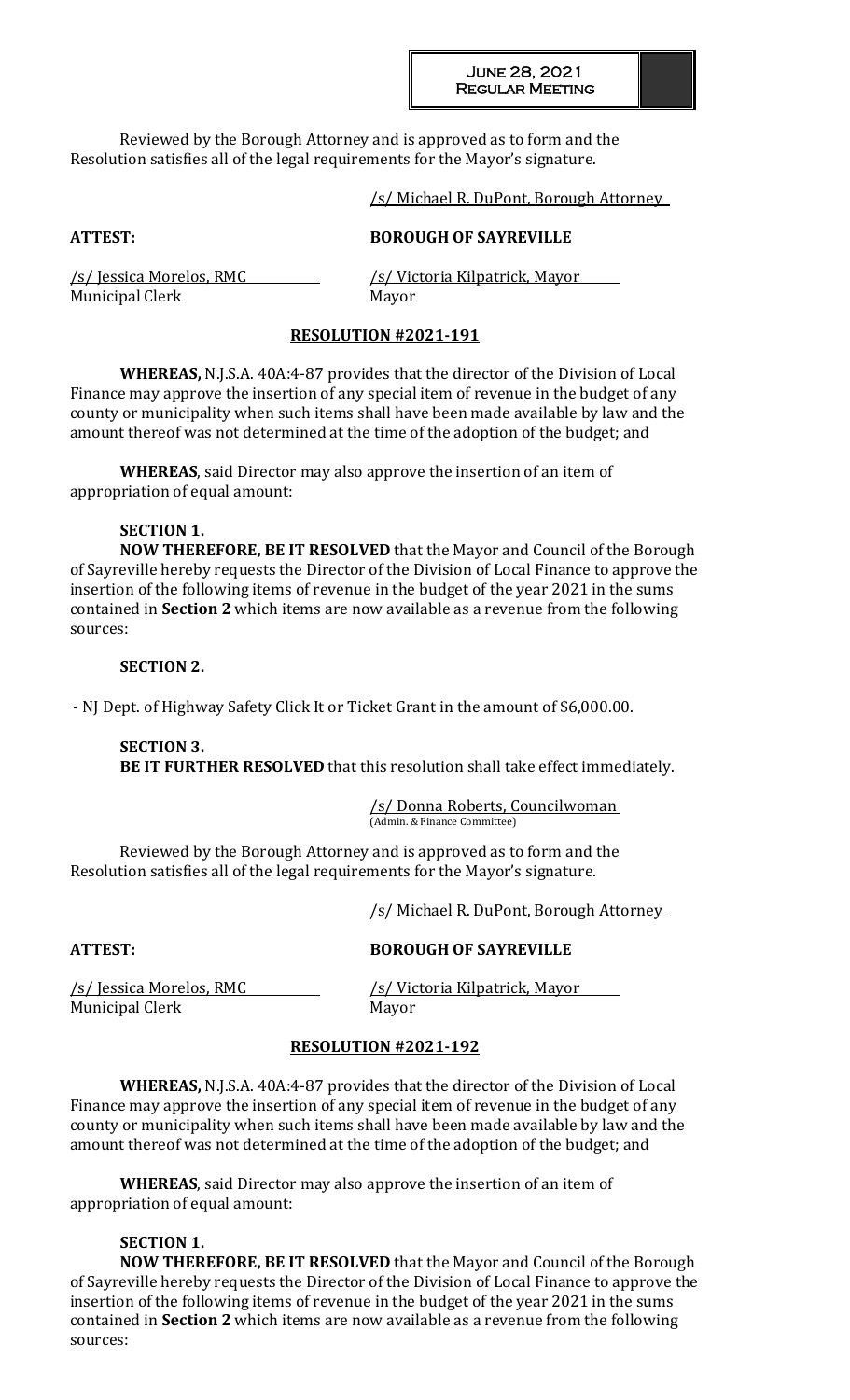## **SECTION 2.**

- Clean Communities Grant in the amount of \$77,690.41.

**SECTION 3. BE IT FURTHER RESOLVED** that this resolution shall take effect immediately.

> /s/ Donna Roberts, Councilwoman (Admin. & Finance Committee)

Reviewed by the Borough Attorney and is approved as to form and the Resolution satisfies all of the legal requirements for the Mayor's signature.

/s/ Michael R. DuPont, Borough Attorney

### **ATTEST: BOROUGH OF SAYREVILLE**

Municipal Clerk Mayor

/s/ Jessica Morelos, RMC /s/ Victoria Kilpatrick, Mayor

### **RESOLUTION #2021-193**

**WHEREAS,** N.J.S.A. 40A:4-87 provides that the director of the Division of Local Finance may approve the insertion of any special item of revenue in the budget of any county or municipality when such items shall have been made available by law and the amount thereof was not determined at the time of the adoption of the budget; and

**WHEREAS**, said Director may also approve the insertion of an item of appropriation of equal amount:

### **SECTION 1.**

**NOW THEREFORE, BE IT RESOLVED** that the Mayor and Council of the Borough of Sayreville hereby requests the Director of the Division of Local Finance to approve the insertion of the following items of revenue in the budget of the year 2021 in the sums contained in **Section 2** which items are now available as a revenue from the following sources:

#### **SECTION 2.**

- Body Worn Camera Grant in the amount of \$220,104.00.

**SECTION 3. BE IT FURTHER RESOLVED** that this resolution shall take effect immediately.

> /s/ Donna Roberts, Councilwoman (Admin. & Finance Committee)

Reviewed by the Borough Attorney and is approved as to form and the Resolution satisfies all of the legal requirements for the Mayor's signature.

/s/ Michael R. DuPont, Borough Attorney

#### **ATTEST: BOROUGH OF SAYREVILLE**

/s/ Jessica Morelos, RMC /s/ Victoria Kilpatrick, Mayor Municipal Clerk Mayor

### **RESOLUTION #2021-194**

**WHEREAS, Fancy Corner Caterers**, is the holder of Plenary Retail Consumption License # 1219-44-003-007 issued by the Mayor and Council of the Borough of Sayreville as the Issuing Authority for premises located at 508-510 Raritan Street, Sayreville, NJ; and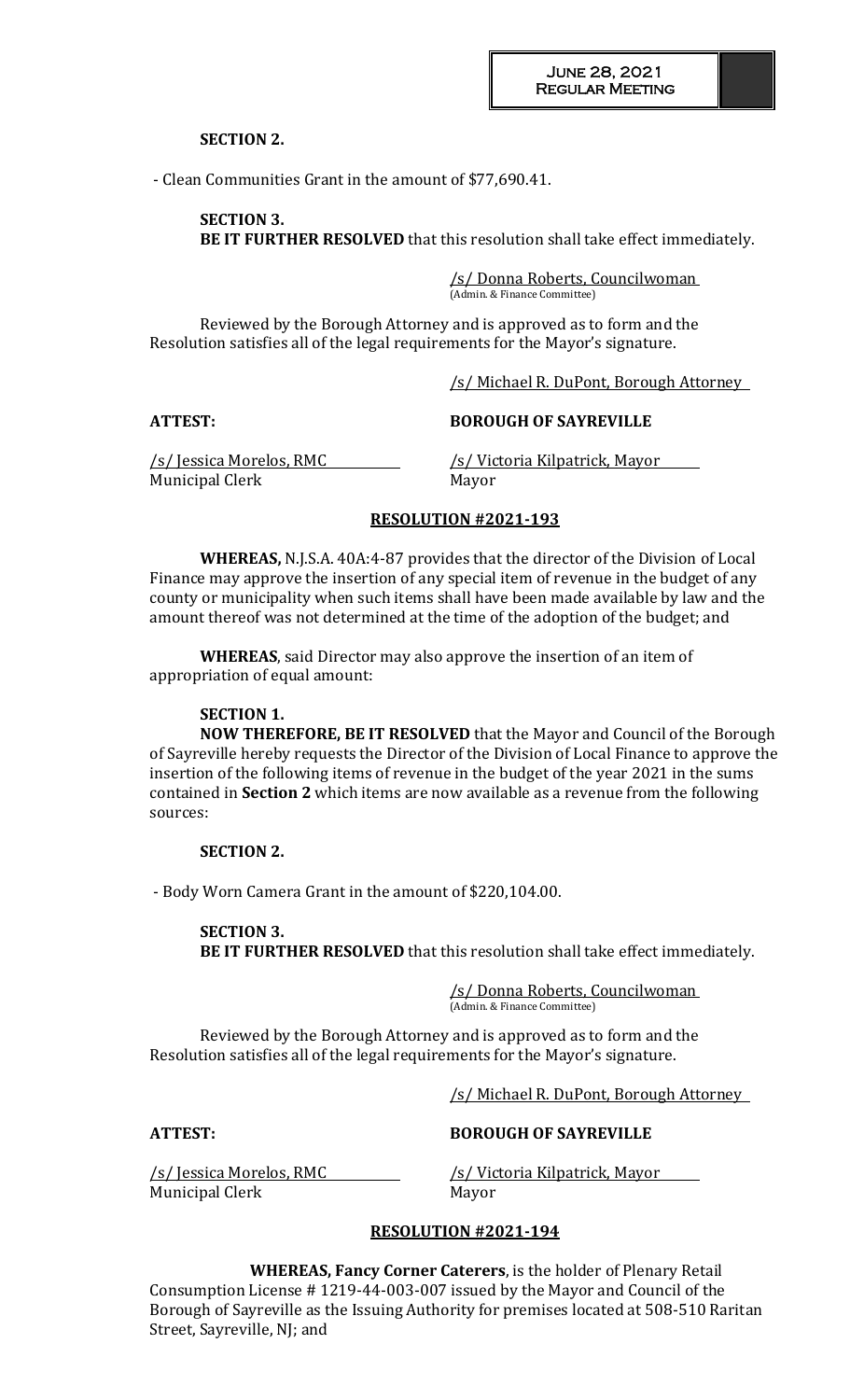**WHEREAS,** application has been made to the Mayor and Borough Council of the Borough of Sayreville for the renewal of Plenary Retail Distribution License No. **1219-44-003-007 Fancy Corner Caterers**; and

**WHEREAS,** said applicant has complied with the necessary requirements including payment of fees, etc.:

**NOW, THEREFORE, BE IT AND IT IS HEREBY RESOLVED** by the Mayor and Borough Council of the Borough of Sayreville, as follows:

> 1. That Plenary Retail Distribution License No. **1219-44-003-007**, **Fancy Corner Caterers,** located at 508-510, Sayreville, NJ 08872 in the Borough of Sayreville be and the same is hereby renewed for the 2021- 2022 license term.

> > /s/ Donna Roberts, Councilwoman (Admin. & Finance Committee)

Reviewed by the Borough Attorney and is approved as to form and the Resolution satisfies all of the legal requirements for the Mayor's signature.

/s/ Michael R. DuPont, Borough Attorney

**ATTEST: BOROUGH OF SAYREVILLE**

Municipal Clerk Mayor

/s/ Jessica Morelos, RMC /s/ Victoria Kilpatrick, Mayor

# **BOROUGH ATTORNEY - Michael DuPont – NONE**

# **PUBLIC PORTION**

At this time Mayor Kilpatrick opened the meeting to the public for questions or comments on any and all matters.

Those commenting were:

- Taylor Bernosky, 71 Pulaski Avenue

Ms. Bernosky stated her concerns of some issues with regards to the dust in the air vents, filthy soap dispensers and no automatic hand sanitizer stations. She stated she would like to see air purifiers in each room of the senior center. Ms. Bernosky showed a few pictures of what she saw.

Mayor stated that we can't let the seniors go into an environment that looks like that.

Business Administrator Frankel stated he would speak with the supervisor in the morning.

- Ruth Ann Mahoney, 2 Gerard Place

Ms. Mahoney stated she hasn't heard anything about North Ernston Road. She stated that a resident contacted her about the truck traffic on that road. She commented that the situation is getting worse.

Councilman Conti stated he would set up a meeting this week with her.

- Art Rittenhouse, 33 Delikat Lane

Mr. Rittenhouse commented on the issues at the senior center. He also commented on trucks speeding throughout town. He questioned the status of the Fulton's Landing court case.

Borough Attorney DuPont stated he did speak with their counsel and that they're in discussion with court and prosecutor to schedule something but he hasn't heard anything.

Mr. Rittenhouse stated that he received a few questions regarding the Board of Education meeting and that there was a conflict of interest.

Borough Attorney stated he doesn't see a conflict at all.